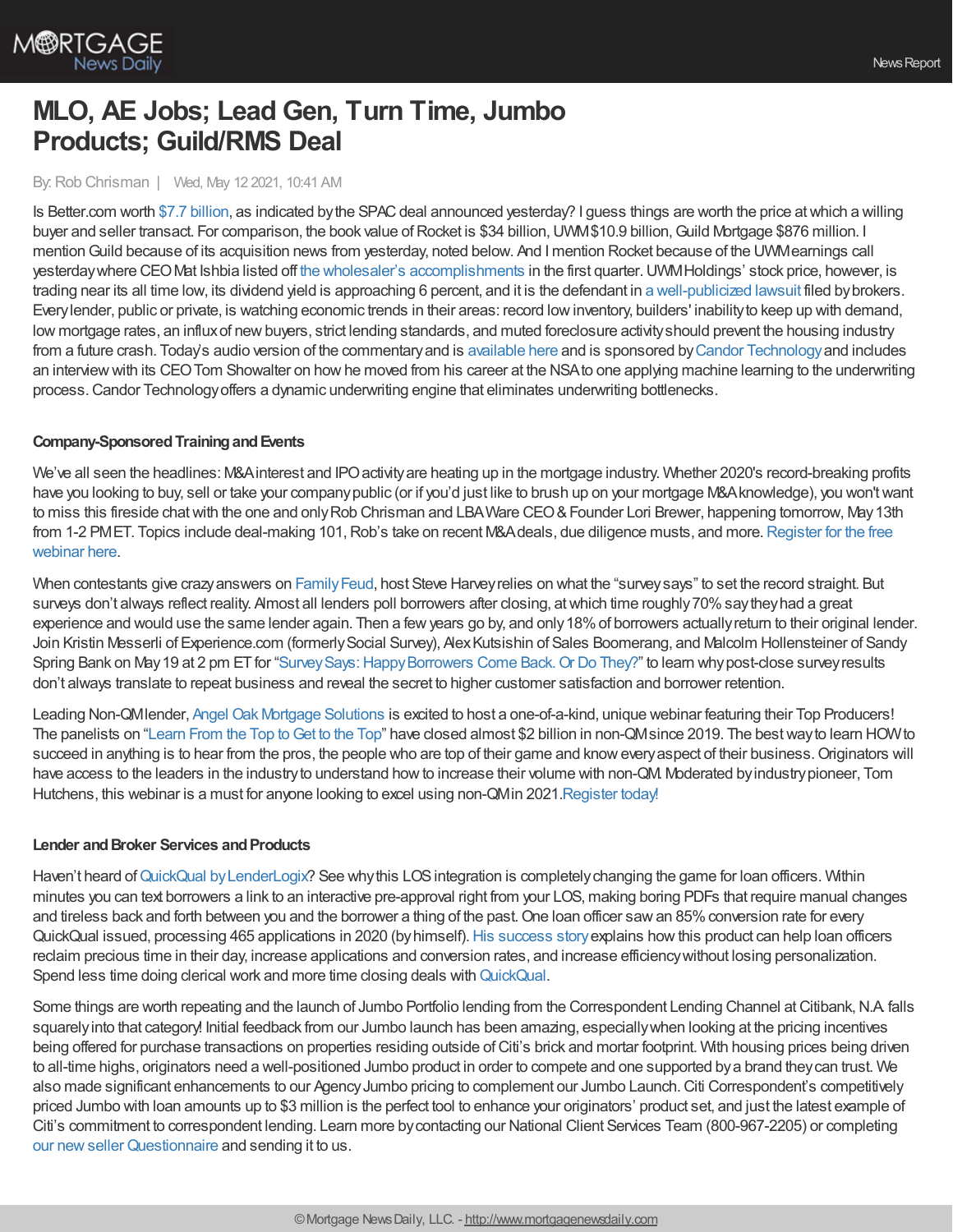Raise your hand if you're happywith appraisal turn times these days. Anyone? Bueller?!? Appraisal turn times are slowright now, and there are some obvious reasons (hello, insane market demand!) and some not-so-obvious reasons. If you've ever wondered whether there are any repercussions for tardy appraisers, or if anything can be done about these delays, then click [here](https://www.triservllc.com/appraisal-turn-times?utm_source=chrisman&utm_medium=newsletter&utm_campaign=0521&utm_content=appraisal-turn-times) to read Appraisal Turn Times: Can We Speed Them Up? This is brought to you by Triserv, a 50-state AMC that has client-specific, dedicated teams on both coasts offering high-touch, personalized service. To find out more, contact Triserv Appraisal Management Solutions.

"Up to 50% faster turn times & best in class customer service. At [Service](https://www.srv1st.com/) 1st (S1), we create significant value via loan manufacturing efficiencies. The results (verifications and tradeline updates [delivered](https://a6ef3559-0851-4f8c-addd-5f4989b6eefb.usrfiles.com/ugd/a6ef35_12a3d12320a041cbae04789df535f0a3.pdf) 2x's faster than industrybenchmarks) without the heftyprice tag. Add our automated [Income+](https://www.srv1st.com/income-plus) calculation reports to gain even more underwriting efficiencies. S1 is integrated with multiple loan origination platforms you probablyalreadyuse for VOE, credit reporting, 4506-C, and SSA-89processing. Instantlycascade through S1 solutions within your current fintech environment. No signup fees or minimums. Get started today with a no obligation price proposal. Schedule with one of our lead experts for performance metrics, newsletter registration and referral statements from existing clients."

Ever wonder why you don't see ads from Google when you're online? Or why Facebook ads don't follow you around the internet? It's because theyadvertise using direct mail! But not spray-and-praydirect mail.Google's direct mail is intelligent, data-driven, mature, and profitable…Exactlylike Monster LeadGroup's solution. That's whyHoward Koreyfrom The Federal Savings Bank said,"Monster's direct mail is still our best lead generator byfar. It's our bread and butter." Schedule time to talk to the team at [Monster](https://www.monsterleadgroup.com/meetings/monster/info?utm_medium=email&utm_source=Chrisman&utm_campaign=Chrisman+Newsletter&utm_content=Chrisman+Ad+2021-05-12) if you need to generate more leads and are committed to growing or learn [howtheycan](https://www.monsterleadgroup.com/mortgage-direct-mail/sales-and-marketing?utm_medium=email&utm_source=Chrisman&utm_campaign=Chrisman+Newsletter&utm_content=Chrisman+Ad+2021-05-12) help.

Lenders: Make 2021 the year you ride the inevitable digital wave to generate more leads and close more mortgages! Today's borrowers research the home-buying process and compare lenders online. If you don't use digital strategies to connectwith those leads, your competition will.Don't be left behind with an outdated funnel that can't flexwith market changes. Instead, prepare for this year's purchaseheavyconditions bymodernizing your mortgage lead generation practices. Want a free step-by-step guide? [Click](https://himaxwell.com/blog/mortgage-lead-generation/?utm_source=RC&utm_medium=RC_Content) here to read digital mortgage platform [Maxwell](https://himaxwell.com/?utm_source=RC&utm_medium=RC_Content)'s latest blog post, "5 Powerful Ways to Generate Mortgage Leads in 2021."

### **M&A**

There are a variety of reasons why one bank or lender would buy another, or why they'd merge. Cultural capability, geographic fit, operations economies of scale, channel pairing, increased financial networth or leverage, the list goes on and on.

The latest example was announced yesterday with Guild Holdings Company (NYSE: GHLD) and Residential Mortgage Services Holdings, Inc. signing a definitive merger [agreement](https://www.businesswire.com/news/home/20210511005376/en/Guild-Holdings-Company-Strategically-Expands-Into-Northeast-With-Acquisition-of-Residential-Mortgage-Services-Holdings) under which Guild will acquire RMS. "Guild expects the transaction to be accretive to 2021 earnings per share and to close in the third quarter of 2021, subject to regulatoryapprovals and other customaryclosing conditions."

The addition of RMS will "extend Guild's presence into new geographies and create growth opportunities as Guild continues to build market share across the United States. With RMS' strength in the retail, purchase market, Guild will leverage its core competencies to drive near and long-term growth. Based on 2020 loan originations, the combined companywould have been the seventh largest non-bank retail lender in the country."

RMS is no wallflower, with 70 offices across 14 New England and Md-Atlantic states and generating \$8.5 billion of loan originations last year with an average, over the last 11 years, of 70 purchase biz. Following the transaction, the RMSmanagement team will continue to manage the business.

For its part, Guild knows a thing or two about not M&A as well as going public. This transaction will be the Company's seventh successful acquisition since 2008. "Under the terms of the merger agreement, the purchase price is estimated to be \$196.7 million based on March 31, 2021 tangible book value, representing 3.25xestimated 2021 earnings. The final purchase price will be determined bythe June 1, 2021 tangible book value, subject to certain transaction related adjustments.RMSwill also receive a three-year earnout. The initial consideration will be predominantly cash with key members of the RMS management team receiving a meaningful portion of their consideration in stock.

Wells Fargo Securities, LLC served as lead financial advisor, STRATMOR Group served as financial advisor, and Mayer Brown LLP served as legal counsel to Guild. Houlihan Lokey served as financial advisor, Winston & Strawn LLP served as legal counsel, and Buckley LLP served as regulatorycounsel to RMS.

I received this note from the M&Ateam at STRATMOR led by Garth Graham. "With the announcement that Guld Mortgage will acquire the stock of Residential Mortgage Services, there are some interesting insights from behind the curtain. The initial conversations started pre-COVID, but circumstances, and market conditions, imposed management distractions for both parties. The mightyrefinance boom, beginning in March of 2020, pushed origination capacityto the limits. ThenGuild Mortgage executed their successful IPOin August, so M&A action was limited during the mandated quiet period.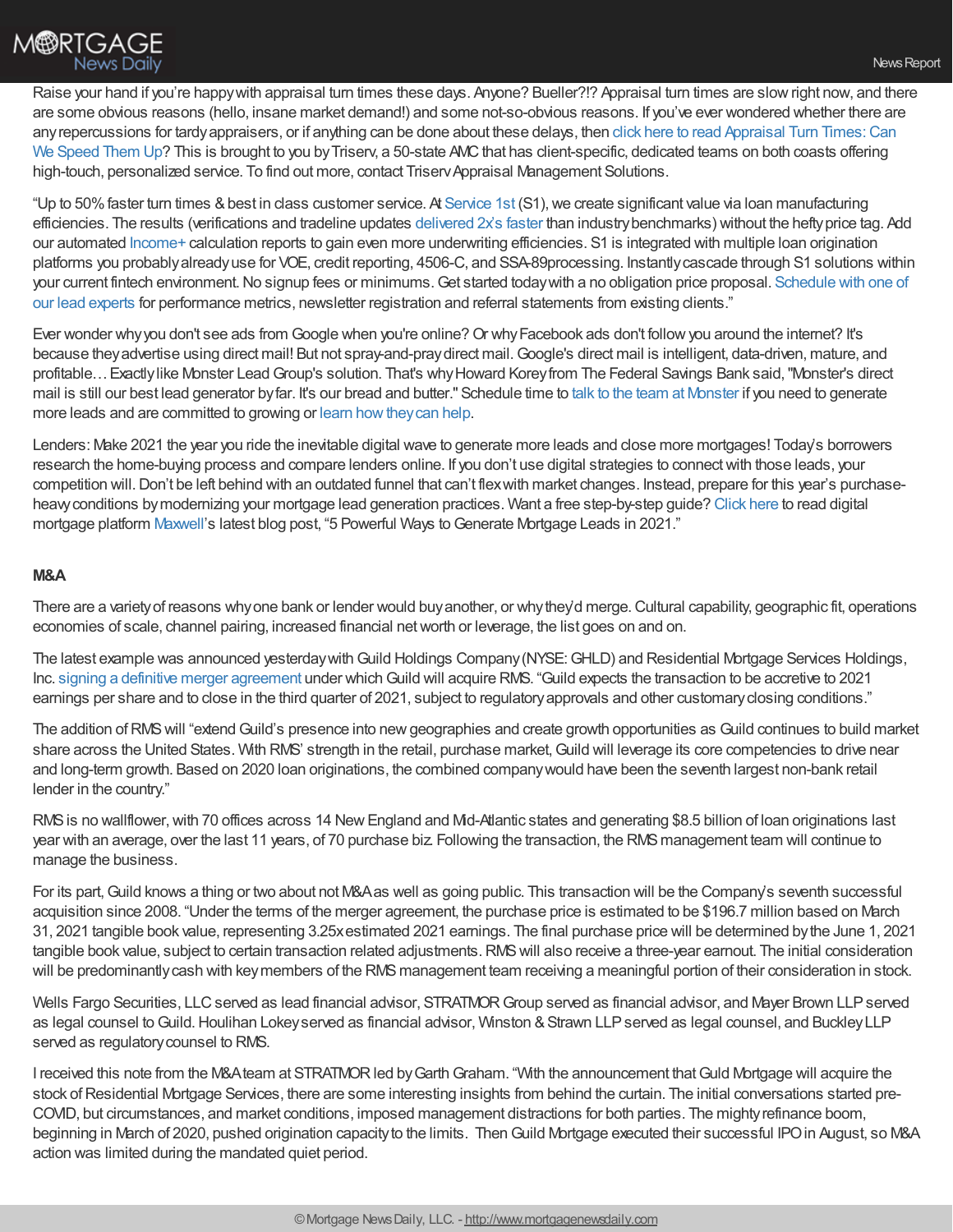"From STRATMOR's vantage point, itwas the compelling strategic fitwhich sustained the discussions in spite of those significant distractions. With the additional RMS production concentration in the Northeast, Guild will complete its destiny to achieve a true nationwide mortgage origination footprint. The RMS shareholders will own an equity stake in one of the mortgage industry's premier public lenders. The cultural compatibility and origination model match were evident from the early discussions. STRATMOR has been privileged to represent Guild Mortgage on two previous acquisitions which established Guild's origination presence in the Pacific Northwest."

## **Capital Markets**

Economic releases over the pastweek have continued to point to the momentum building since earlier in the year with the exception of the official jobs report from the Bureau of Labor Statistics. The reportwas a significant diversion from the ADPemployment reportwhich was released a couple days before. While both reports showed a surge in leisure and hospitalityjobs, the ADPreport also showed strength in manufacturing, business and professional jobs, construction, and education whereas the BLS report showed losses in those categories. It's also noteworthythat on a non-seasonallyadjusted basis, the BLSreport showed a gain of 1.1 million jobs. Meanwhile, initial claims for unemployment insurance continued to decline and hit 498,000, the first sub 500Kreading since the beginning of the pandemic. But total continuing claims were at 16,157,024 for the week ending April 17. While the economycontinues to expand from the pandemic lows headwinds such as labor shortages, global supply constraints, and rising prices remain. Treasury Secretary Yellen, who was dovish during her tenure as Fed Chair, commented lastweek that the Fed **mayneedtoraise rates toprevent the economyfromoverheating**although she noted itwas not meant to be interpreted as a recommendation to do so.

Remember when the talk driving movements in the bond market was all about Brexit and the U.S. – China trade war? I can't quite say I miss those days, but all anybodywants to talk about nowis that i-word: "inflation." Much like those previous two topics I mentioned, overly stimulative central bank policies should keep inflation on the tips of market participants' tongues for the rest of this year, if not longer.On the bright side**, it is a signthat the economyis poisedtooverheatrather thanbecome anemic.** We sawyesterdaythat small business optimism rose in April, though companies are having trouble finding qualified workers and the highest percentage of business owners since 1981 reported increasing prices. Yesterday's Treasury market response was muted, while the MBS basis widened.

Today's economic calendar is alreadyunderwayand we have seen that mortgage applications increased 2.1 percent from one week earlier, according to data from the Mortgage Bankers Association's WeeklyMortgage Applications Surveyfor the week ending May7. In consumer inflation news, also out were April CPI (+.8 percent) and core CPI (ex-food & energy +.9 percent). This afternoon brings a \$41 billion 10-year note auction and the April TreasuryBudget. **Three Fedspeakers are currentlyscheduled:**Vice Chair Clarida, Atlanta's Bostic, and Philadelphia's Harker. **Today's NYFedDesk purchase schedule is the largest of theweek at \$8.2 billion**over three operations, including two in UMBS30 2 percent and 2.5 percent. We begin the day with Agency MBS prices worse .125 as the 10-year is yielding 1.64 percent versus closing yesterdayat 1.62 percent after the strong inflationarynews.

### **Employment**

"In 2020,Union Home Mortgage TPOchannel secured more than \$1.5 billion in funding. To continue its year-over-year growth,Union Home Mortgage Corp. is actively seeking experienced Account Executives nationwide, with a focus on AZ, NM, and TX markets. With an emphasis on expansion and responsible lending,Union Home Mortgage President and CEO, Bill Cosgrove, "is committed to be ALL INto growUnion Home Mortgage's broker and non-delegated space on a national level." Union Home Mortgage supports both NDC and Wholesale Business Partners. You'll receive world-class on-boarding and ongoing support as you build your business. From high-level coaching to fireside chats with leadership, you're set up for success from the very beginning. Explore our new TPO website. If you're interested in advancing your career as an Account Executive with Union Home Mortgage TPO, contact Jim Wickham, VP- Third PartyOrigination (248.318.8553)."

Christopher M.George, founder, president, and CEOofCMGFinancial, knows the bestwayto succeed in an industryis to influence it. Throughout his career, he has worked with and led trade organizations like the MBA, the California MBA, and more. While leading CMG Financial for the past 28 years, he has [concurrentlyadvocated](https://www.cmgfi.com/leadership) on behalf of the consumer and the lender for responsible lending practices and a competitive mortgage market. Under the guidance of Mr. George, each of CMG Financial's lending channels, Retail, Wholesale, and Correspondent, was ranked as a top-producing lender by Scotsman Guide last year. Growing beyond the core channels, Mr. George led the development of a new joint venture partnership division and launched CMG Securities LLC, an owned affiliate broker/dealer. Outside of his tireless work, he gives back through the CMG Foundation. To work with leadership who advocates on your behalf apply [here](https://www.cmgfi.com/careers?utm_medium=blogpost&utm_source=chrisman&utm_campaign=recruiting-lo-chrisman-post&utm_content=leadership).

The market has lost its mind and getting a purchase offer accepted has never been more difficult! If you knowwhat I mean, check out this funny, 60-second video. Which is whyour exclusive program is a ["must-have"](https://youtu.be/3cuZbe6TGpw) right now! You'll be able to make offers with no loan contingency: https://youtu.be/wDMgyBSXB4. With no middle management, Gold Star Mortgage is positioned to help you with deeper